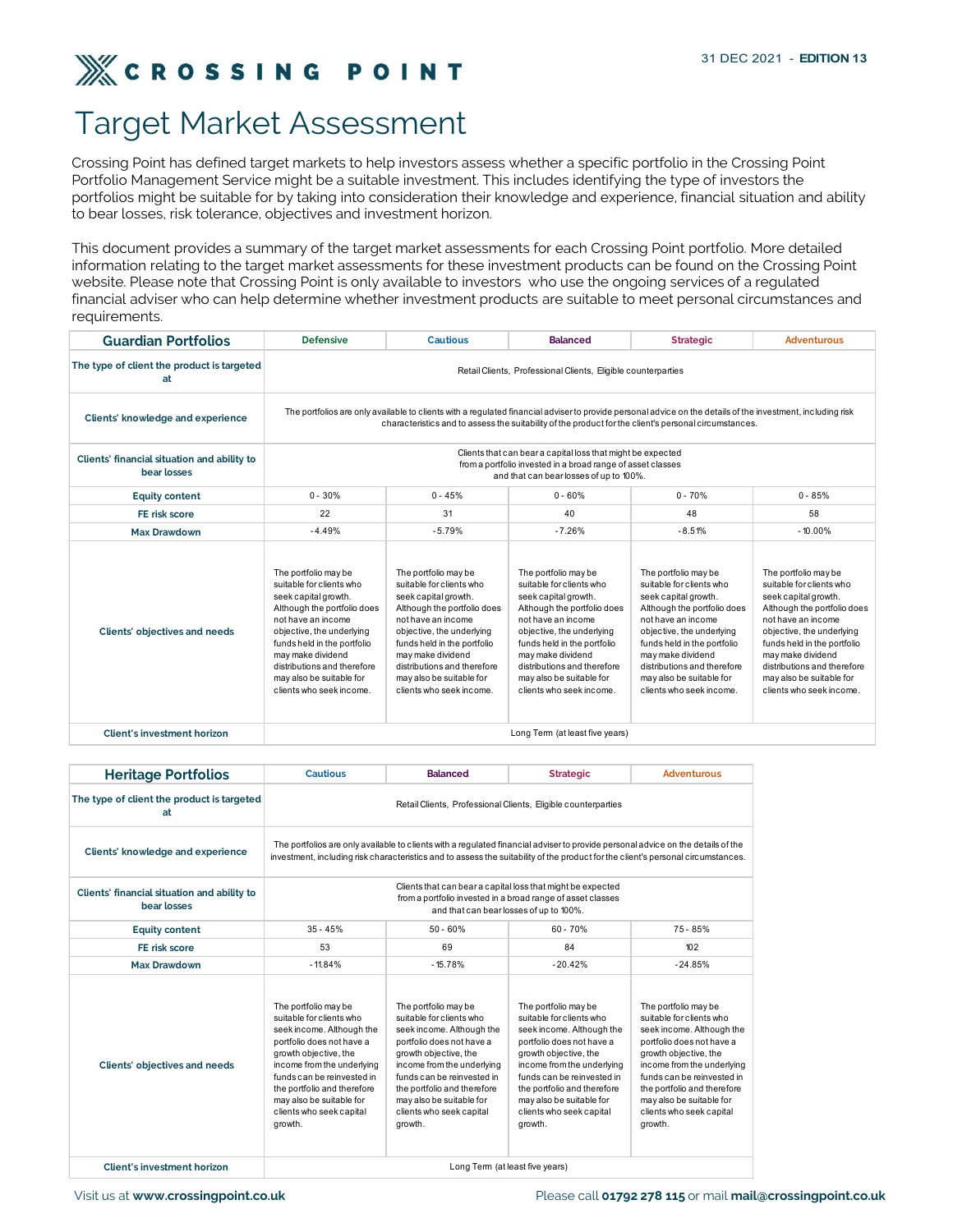## Target Market Assessment (cont.)

| <b>EROSSING POINT</b>                                      |                                                                                                                                                                                                                                                                                                     |                                                                                                                                                                                                                                                                                                     | 31 DEC 2021 - EDITION 13 |
|------------------------------------------------------------|-----------------------------------------------------------------------------------------------------------------------------------------------------------------------------------------------------------------------------------------------------------------------------------------------------|-----------------------------------------------------------------------------------------------------------------------------------------------------------------------------------------------------------------------------------------------------------------------------------------------------|--------------------------|
| Target Market Assessment (cont.)                           |                                                                                                                                                                                                                                                                                                     |                                                                                                                                                                                                                                                                                                     |                          |
| <b>Heritage Dividend Portfolios</b>                        | <b>Cautious</b>                                                                                                                                                                                                                                                                                     | <b>Balanced</b>                                                                                                                                                                                                                                                                                     |                          |
| The type of client the product is targeted<br>at           |                                                                                                                                                                                                                                                                                                     | Retail Clients, Professional Clients, Eligible counterparties                                                                                                                                                                                                                                       |                          |
| Clients' knowledge and experience                          | The portfolios are only available to clients with a regulated<br>financial adviser to provide personal advice on the details of<br>the investment, including risk characteristics and to assess<br>the suitability of the product for the client's personal<br>circumstances.                       |                                                                                                                                                                                                                                                                                                     |                          |
| Clients' financial situation and ability to<br>bear losses |                                                                                                                                                                                                                                                                                                     | Clients that can bear a capital loss that might be expected<br>from a portfolio invested in a broad range of asset classes<br>and that can bear losses of up to 100%.                                                                                                                               |                          |
| <b>Equity content</b>                                      | 40%                                                                                                                                                                                                                                                                                                 | 55%                                                                                                                                                                                                                                                                                                 |                          |
| FE risk score                                              | 35                                                                                                                                                                                                                                                                                                  | 45                                                                                                                                                                                                                                                                                                  |                          |
| <b>Max Drawdown</b>                                        | $-2.20%$                                                                                                                                                                                                                                                                                            | $-2.09%$                                                                                                                                                                                                                                                                                            |                          |
| <b>Clients' objectives and needs</b>                       | The portfolio may be<br>suitable for clients who<br>seek income. The portfolio<br>has a natural dividend<br>distribution objective for<br>the underlying<br>investments. This income<br>can be redistributed or<br>reinvested and therefore is<br>suitable for clients seeking<br>income or growth. | The portfolio may be<br>suitable for clients who<br>seek income. The portfolio<br>has a natural dividend<br>distribution objective for<br>the underlying<br>investments. This income<br>can be redistributed or<br>reinvested and therefore is<br>suitable for clients seeking<br>income or growth. |                          |
| <b>Client's investment horizon</b>                         |                                                                                                                                                                                                                                                                                                     | Long Term (at least five years)                                                                                                                                                                                                                                                                     |                          |

| <b>Clients' objectives and needs</b>                       | suitable for clients who<br>seek income. The portfolio<br>has a natural dividend<br>distribution objective for<br>the underlying<br>investments. This income<br>can be redistributed or<br>reinvested and therefore is<br>suitable for clients seeking<br>income or growth.                                                       | the underlying<br>income or growth. | suitable for clients who<br>seek income. The portfolio<br>has a natural dividend<br>distribution objective for<br>investments. This income<br>can be redistributed or<br>reinvested and therefore is<br>suitable for clients seeking                                                                                              |                 |                                                                                                                                                                                                                                                                                                                                   |
|------------------------------------------------------------|-----------------------------------------------------------------------------------------------------------------------------------------------------------------------------------------------------------------------------------------------------------------------------------------------------------------------------------|-------------------------------------|-----------------------------------------------------------------------------------------------------------------------------------------------------------------------------------------------------------------------------------------------------------------------------------------------------------------------------------|-----------------|-----------------------------------------------------------------------------------------------------------------------------------------------------------------------------------------------------------------------------------------------------------------------------------------------------------------------------------|
| <b>Client's investment horizon</b>                         |                                                                                                                                                                                                                                                                                                                                   | Long Term (at least five years)     |                                                                                                                                                                                                                                                                                                                                   |                 |                                                                                                                                                                                                                                                                                                                                   |
| <b>Green Path Portfolios</b>                               |                                                                                                                                                                                                                                                                                                                                   | <b>Cautious</b>                     |                                                                                                                                                                                                                                                                                                                                   | <b>Balanced</b> | <b>Strategic</b>                                                                                                                                                                                                                                                                                                                  |
| The type of client the product is targeted<br>at           |                                                                                                                                                                                                                                                                                                                                   |                                     | Retail Clients, Professional Clients, Eligible counterparties                                                                                                                                                                                                                                                                     |                 |                                                                                                                                                                                                                                                                                                                                   |
| <b>Clients' knowledge and experience</b>                   |                                                                                                                                                                                                                                                                                                                                   |                                     |                                                                                                                                                                                                                                                                                                                                   |                 | The portfolios are only available to clients with a regulated financial adviser to provide<br>personal advice on the details of the investment, including risk characteristics and to assess<br>the suitability of the product for the client's personal circumstances.                                                           |
| Clients' financial situation and ability to<br>bear losses |                                                                                                                                                                                                                                                                                                                                   |                                     | Clients that can bear a capital loss that might be expected<br>from a portfolio invested in a broad range of asset classes<br>and that can bear losses of up to 100%.                                                                                                                                                             |                 |                                                                                                                                                                                                                                                                                                                                   |
| <b>Equity content</b>                                      | 45%                                                                                                                                                                                                                                                                                                                               |                                     | 60%                                                                                                                                                                                                                                                                                                                               |                 | 70%                                                                                                                                                                                                                                                                                                                               |
| FE risk score                                              | 43                                                                                                                                                                                                                                                                                                                                |                                     |                                                                                                                                                                                                                                                                                                                                   | 54              | 65                                                                                                                                                                                                                                                                                                                                |
| <b>Max Drawdown</b>                                        |                                                                                                                                                                                                                                                                                                                                   | $-2.29%$                            |                                                                                                                                                                                                                                                                                                                                   | $-2.15%$        | $-2.27%$                                                                                                                                                                                                                                                                                                                          |
| <b>Clients' objectives and needs</b>                       | The portfolio may be<br>suitable for clients who<br>seek capital growth.<br>Although the portfolio does<br>not have an income<br>objective, the underlying<br>funds held in the portfolio<br>may make dividend<br>distributions and therefore<br>may also be suitable for<br>clients who seek income.<br>ESG investment criteria. |                                     | The portfolio may be<br>suitable for clients who<br>seek capital growth.<br>Although the portfolio does<br>not have an income<br>objective, the underlying<br>funds held in the portfolio<br>may make dividend<br>distributions and therefore<br>may also be suitable for<br>clients who seek income.<br>ESG investment criteria. |                 | The portfolio may be<br>suitable for clients who<br>seek capital growth.<br>Although the portfolio does<br>not have an income<br>objective, the underlying<br>funds held in the portfolio<br>may make dividend<br>distributions and therefore<br>may also be suitable for<br>clients who seek income.<br>ESG investment criteria. |
| <b>Client's investment horizon</b>                         |                                                                                                                                                                                                                                                                                                                                   |                                     | Long Term (at least five years)                                                                                                                                                                                                                                                                                                   |                 |                                                                                                                                                                                                                                                                                                                                   |

Visit us at www.crossingpoint.co.uk **Please call 01792 278 115** or mail mail@crossingpoint.co.uk